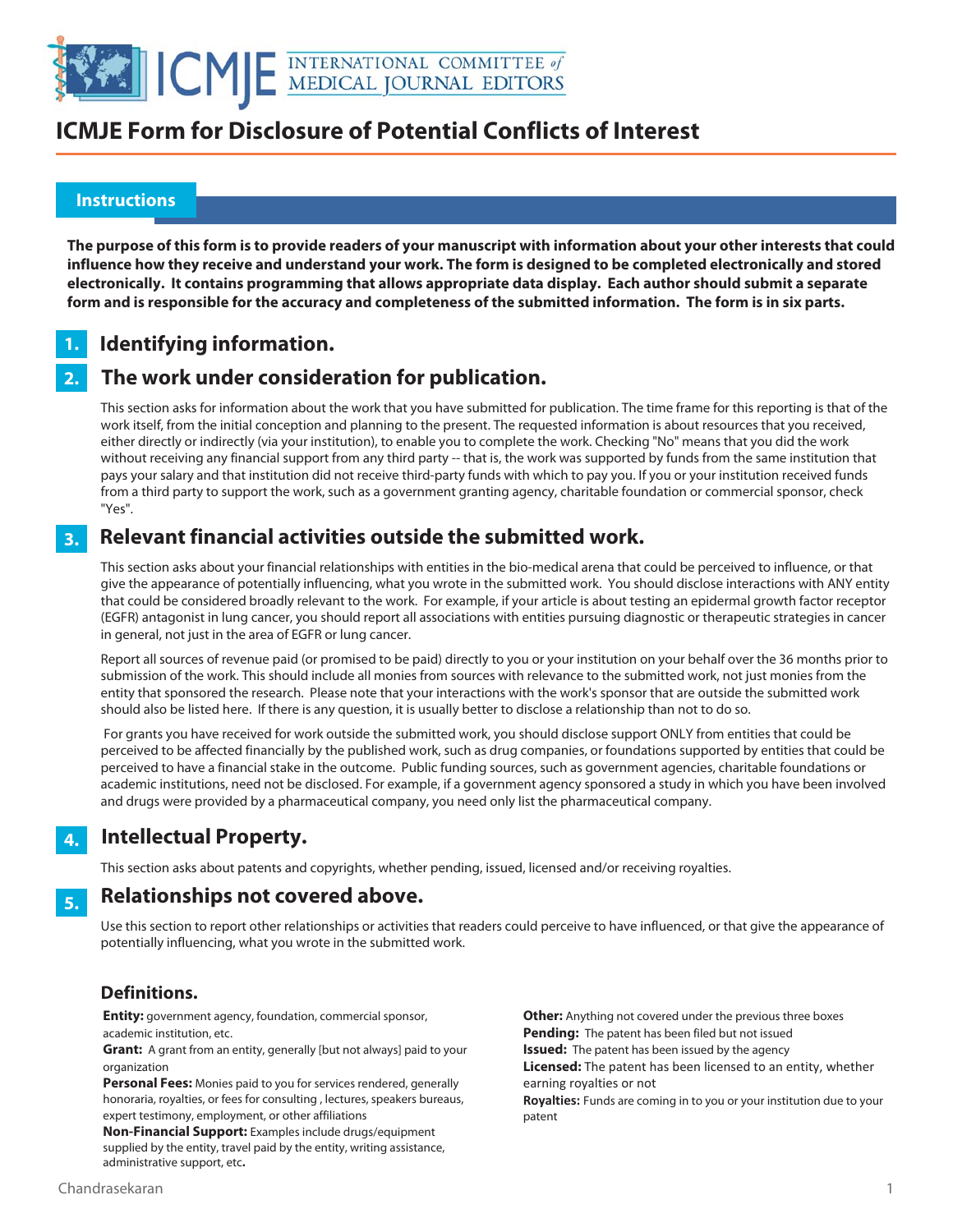

| <b>Section 1.</b>                         | <b>Identifying Information</b>       |                                                                            |                                                                                                             |
|-------------------------------------------|--------------------------------------|----------------------------------------------------------------------------|-------------------------------------------------------------------------------------------------------------|
| 1. Given Name (First Name)<br>Sivashankar |                                      | 2. Surname (Last Name)<br>Chandrasekaran                                   | 3. Date<br>10-June-2015                                                                                     |
|                                           | 4. Are you the corresponding author? | $\sqrt{N}$<br>Yes                                                          | Corresponding Author's Name<br>Benjamin Domb                                                                |
| 5. Manuscript Title                       |                                      | Evaluation Using A Matched Pair Analysis With Tönnis Grade 0 And 1 Cohorts | Outcomes Of Hip Arthroscopy In Patients With Tönnis Grade 2 Osteoarthritis With Minimum Two-Year Follow-up: |

### **The Work Under Consideration for Publication**

Did you or your institution **at any time** receive payment or services from a third party (government, commercial, private foundation, etc.) for any aspect of the submitted work (including but not limited to grants, data monitoring board, study design, manuscript preparation, statistical analysis, etc.)?

| Are there any relevant conflicts of interest? |  | <b>Yes</b> |  | $\sqrt{ }$ No |
|-----------------------------------------------|--|------------|--|---------------|
|-----------------------------------------------|--|------------|--|---------------|

# **Relevant financial activities outside the submitted work. Section 3. Relevant financial activities outset**

Place a check in the appropriate boxes in the table to indicate whether you have financial relationships (regardless of amount of compensation) with entities as described in the instructions. Use one line for each entity; add as many lines as you need by clicking the "Add +" box. You should report relationships that were **present during the 36 months prior to publication**.

Are there any relevant conflicts of interest?  $\Box$  Yes  $\Box$  No

# **Intellectual Property -- Patents & Copyrights**

Do you have any patents, whether planned, pending or issued, broadly relevant to the work?  $\vert \ \vert$  Yes  $\vert \sqrt{\vert N}$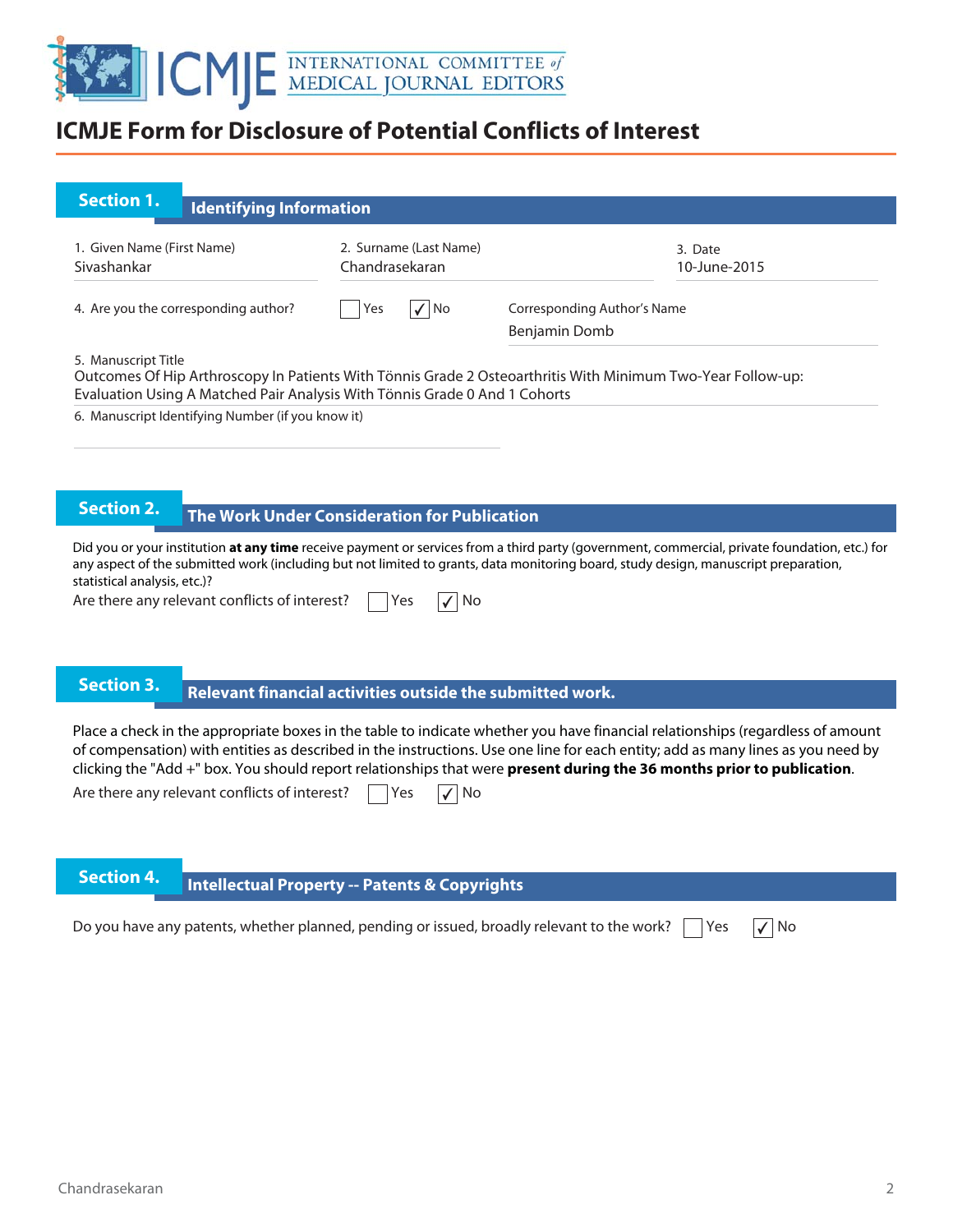

## **Section 5.** Relationships not covered above

Are there other relationships or activities that readers could perceive to have influenced, or that give the appearance of potentially influencing, what you wrote in the submitted work?

Yes, the following relationships/conditions/circumstances are present (explain below):

 $\sqrt{\ }$  No other relationships/conditions/circumstances that present a potential conflict of interest

At the time of manuscript acceptance, journals will ask authors to confirm and, if necessary, update their disclosure statements. On occasion, journals may ask authors to disclose further information about reported relationships.

### **Section 6. Disclosure Statement**

Based on the above disclosures, this form will automatically generate a disclosure statement, which will appear in the box below.

Dr. Chandrasekaran has nothing to disclose.

### **Evaluation and Feedback**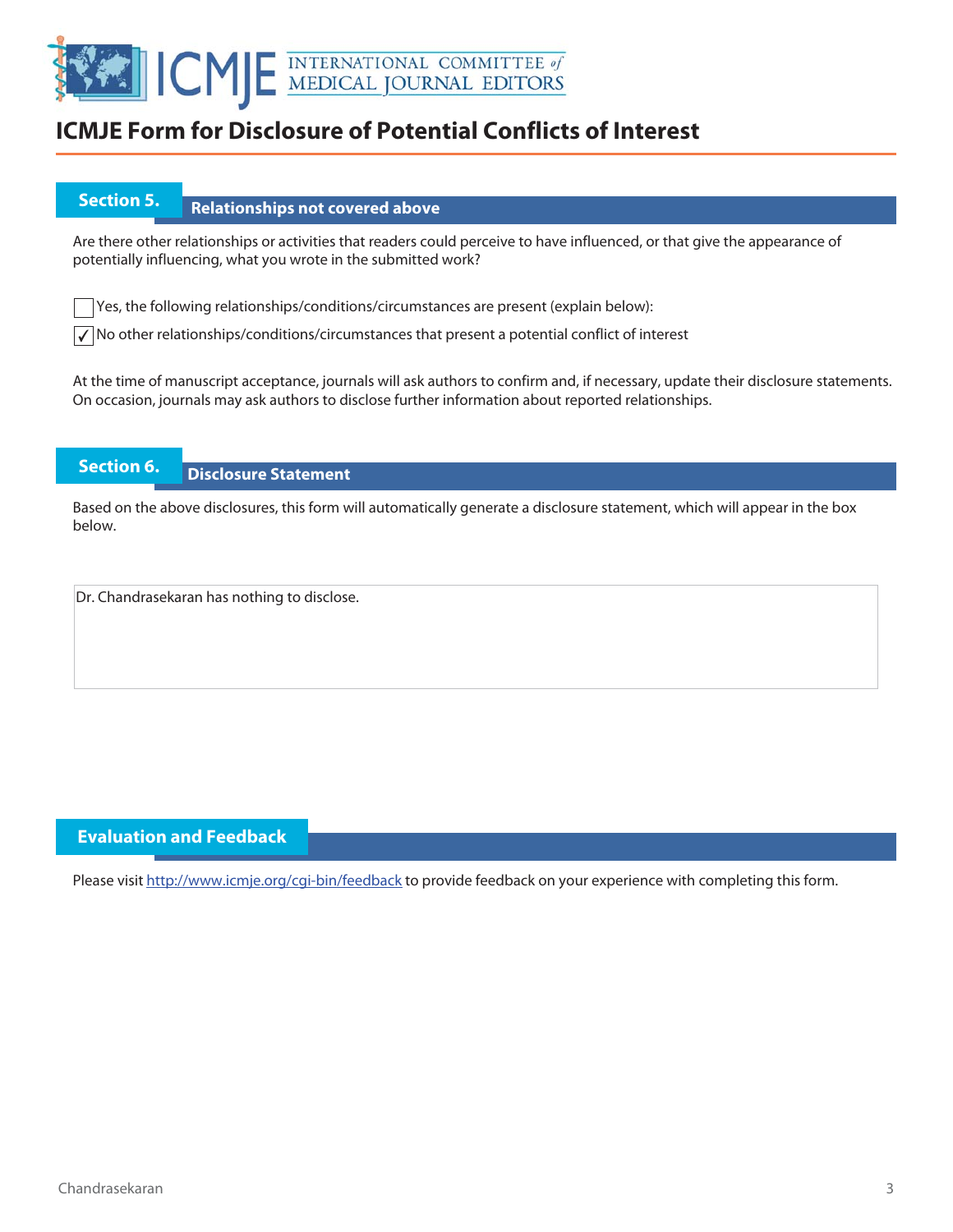

### **Instructions**

 

> **The purpose of this form is to provide readers of your manuscript with information about your other interests that could influence how they receive and understand your work. The form is designed to be completed electronically and stored electronically. It contains programming that allows appropriate data display. Each author should submit a separate form and is responsible for the accuracy and completeness of the submitted information. The form is in six parts.**

#### **Identifying information. 1.**

#### **The work under consideration for publication. 2.**

This section asks for information about the work that you have submitted for publication. The time frame for this reporting is that of the work itself, from the initial conception and planning to the present. The requested information is about resources that you received, either directly or indirectly (via your institution), to enable you to complete the work. Checking "No" means that you did the work without receiving any financial support from any third party -- that is, the work was supported by funds from the same institution that pays your salary and that institution did not receive third-party funds with which to pay you. If you or your institution received funds from a third party to support the work, such as a government granting agency, charitable foundation or commercial sponsor, check "Yes".

#### **Relevant financial activities outside the submitted work. 3.**

This section asks about your financial relationships with entities in the bio-medical arena that could be perceived to influence, or that give the appearance of potentially influencing, what you wrote in the submitted work. You should disclose interactions with ANY entity that could be considered broadly relevant to the work. For example, if your article is about testing an epidermal growth factor receptor (EGFR) antagonist in lung cancer, you should report all associations with entities pursuing diagnostic or therapeutic strategies in cancer in general, not just in the area of EGFR or lung cancer.

Report all sources of revenue paid (or promised to be paid) directly to you or your institution on your behalf over the 36 months prior to submission of the work. This should include all monies from sources with relevance to the submitted work, not just monies from the entity that sponsored the research. Please note that your interactions with the work's sponsor that are outside the submitted work should also be listed here. If there is any question, it is usually better to disclose a relationship than not to do so.

 For grants you have received for work outside the submitted work, you should disclose support ONLY from entities that could be perceived to be affected financially by the published work, such as drug companies, or foundations supported by entities that could be perceived to have a financial stake in the outcome. Public funding sources, such as government agencies, charitable foundations or academic institutions, need not be disclosed. For example, if a government agency sponsored a study in which you have been involved and drugs were provided by a pharmaceutical company, you need only list the pharmaceutical company.

#### **Intellectual Property. 4.**

This section asks about patents and copyrights, whether pending, issued, licensed and/or receiving royalties.

#### **Relationships not covered above. 5.**

Use this section to report other relationships or activities that readers could perceive to have influenced, or that give the appearance of potentially influencing, what you wrote in the submitted work.

### **Definitions.**

**Entity:** government agency, foundation, commercial sponsor, academic institution, etc.

**Grant:** A grant from an entity, generally [but not always] paid to your organization

**Personal Fees:** Monies paid to you for services rendered, generally honoraria, royalties, or fees for consulting , lectures, speakers bureaus, expert testimony, employment, or other affiliations

**Non-Financial Support:** Examples include drugs/equipment supplied by the entity, travel paid by the entity, writing assistance, administrative support, etc**.**

**Other:** Anything not covered under the previous three boxes **Pending:** The patent has been filed but not issued **Issued:** The patent has been issued by the agency **Licensed:** The patent has been licensed to an entity, whether earning royalties or not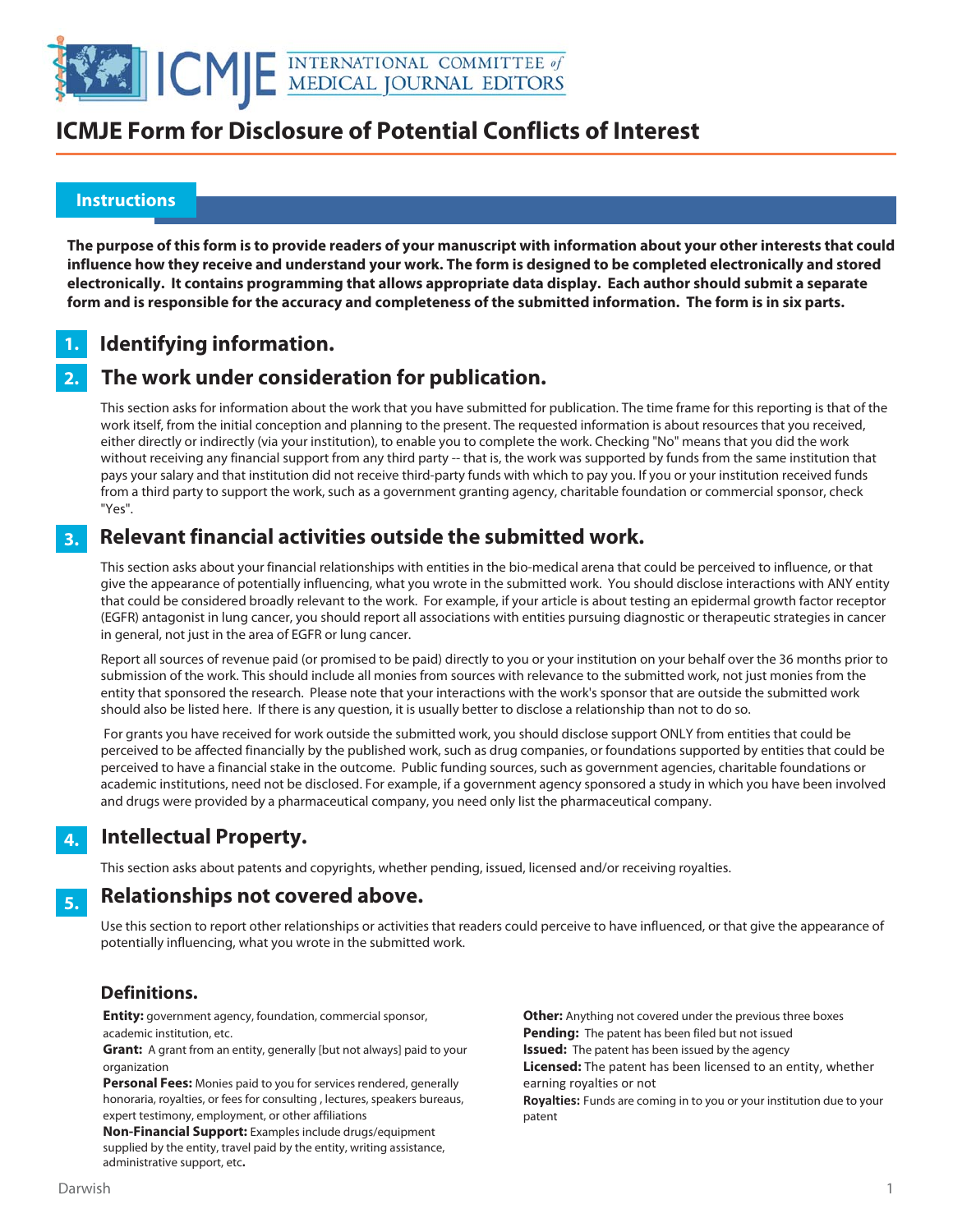

| <b>Section 1.</b><br><b>Identifying Information</b>                                               |                                                   |                                                                                                             |
|---------------------------------------------------------------------------------------------------|---------------------------------------------------|-------------------------------------------------------------------------------------------------------------|
| 1. Given Name (First Name)<br>Nader                                                               | 2. Surname (Last Name)<br>Darwish                 | 3. Date<br>10-June-2015                                                                                     |
| 4. Are you the corresponding author?                                                              | $\sqrt{ N_{0}}$<br>Yes                            | Corresponding Author's Name<br>Benjamin Domb                                                                |
| 5. Manuscript Title<br>Evaluation Using A Matched Pair Analysis With Tönnis Grade 0 And 1 Cohorts |                                                   | Outcomes Of Hip Arthroscopy In Patients With Tönnis Grade 2 Osteoarthritis With Minimum Two-Year Follow-up: |
|                                                                                                   | 6. Manuscript Identifying Number (if you know it) |                                                                                                             |

## **The Work Under Consideration for Publication**

Did you or your institution **at any time** receive payment or services from a third party (government, commercial, private foundation, etc.) for any aspect of the submitted work (including but not limited to grants, data monitoring board, study design, manuscript preparation, statistical analysis, etc.)?

| Are there any relevant conflicts of interest? |  | <b>Yes</b> |  | $\sqrt{ }$ No |
|-----------------------------------------------|--|------------|--|---------------|
|-----------------------------------------------|--|------------|--|---------------|

# **Relevant financial activities outside the submitted work. Section 3. Relevant financial activities outset**

Place a check in the appropriate boxes in the table to indicate whether you have financial relationships (regardless of amount of compensation) with entities as described in the instructions. Use one line for each entity; add as many lines as you need by clicking the "Add +" box. You should report relationships that were **present during the 36 months prior to publication**.

| Are there any relevant conflicts of interest? |  | <b>Yes</b> |  | $\sqrt{N}$ |
|-----------------------------------------------|--|------------|--|------------|
|-----------------------------------------------|--|------------|--|------------|

# **Intellectual Property -- Patents & Copyrights**

Do you have any patents, whether planned, pending or issued, broadly relevant to the work?  $\Box$  Yes  $\Box$  No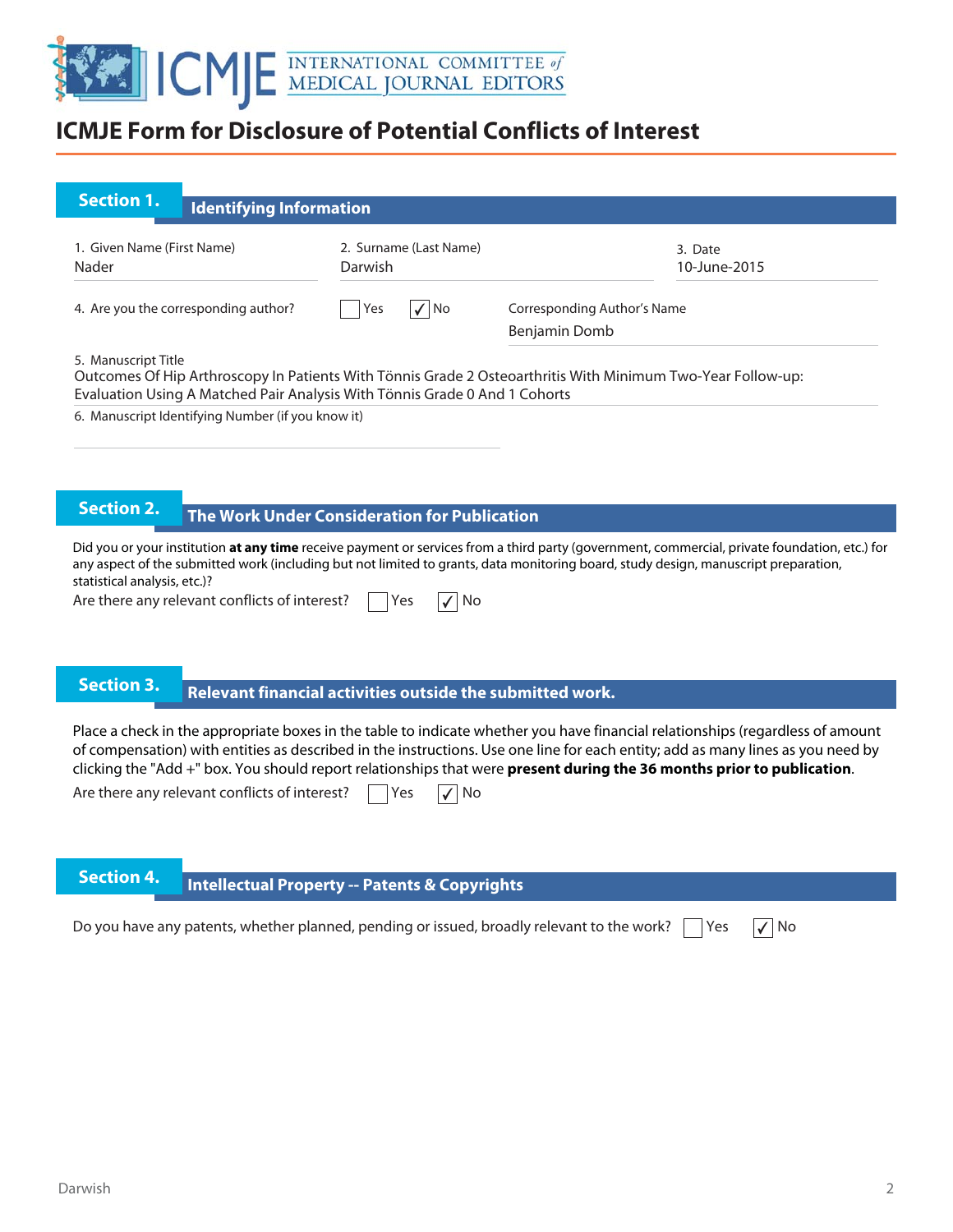

### **Section 5.** Relationships not covered above

Are there other relationships or activities that readers could perceive to have influenced, or that give the appearance of potentially influencing, what you wrote in the submitted work?

Yes, the following relationships/conditions/circumstances are present (explain below):

 $\sqrt{\ }$  No other relationships/conditions/circumstances that present a potential conflict of interest

At the time of manuscript acceptance, journals will ask authors to confirm and, if necessary, update their disclosure statements. On occasion, journals may ask authors to disclose further information about reported relationships.

### **Section 6. Disclosure Statement**

Based on the above disclosures, this form will automatically generate a disclosure statement, which will appear in the box below.

Mr. Darwish has nothing to disclose.

### **Evaluation and Feedback**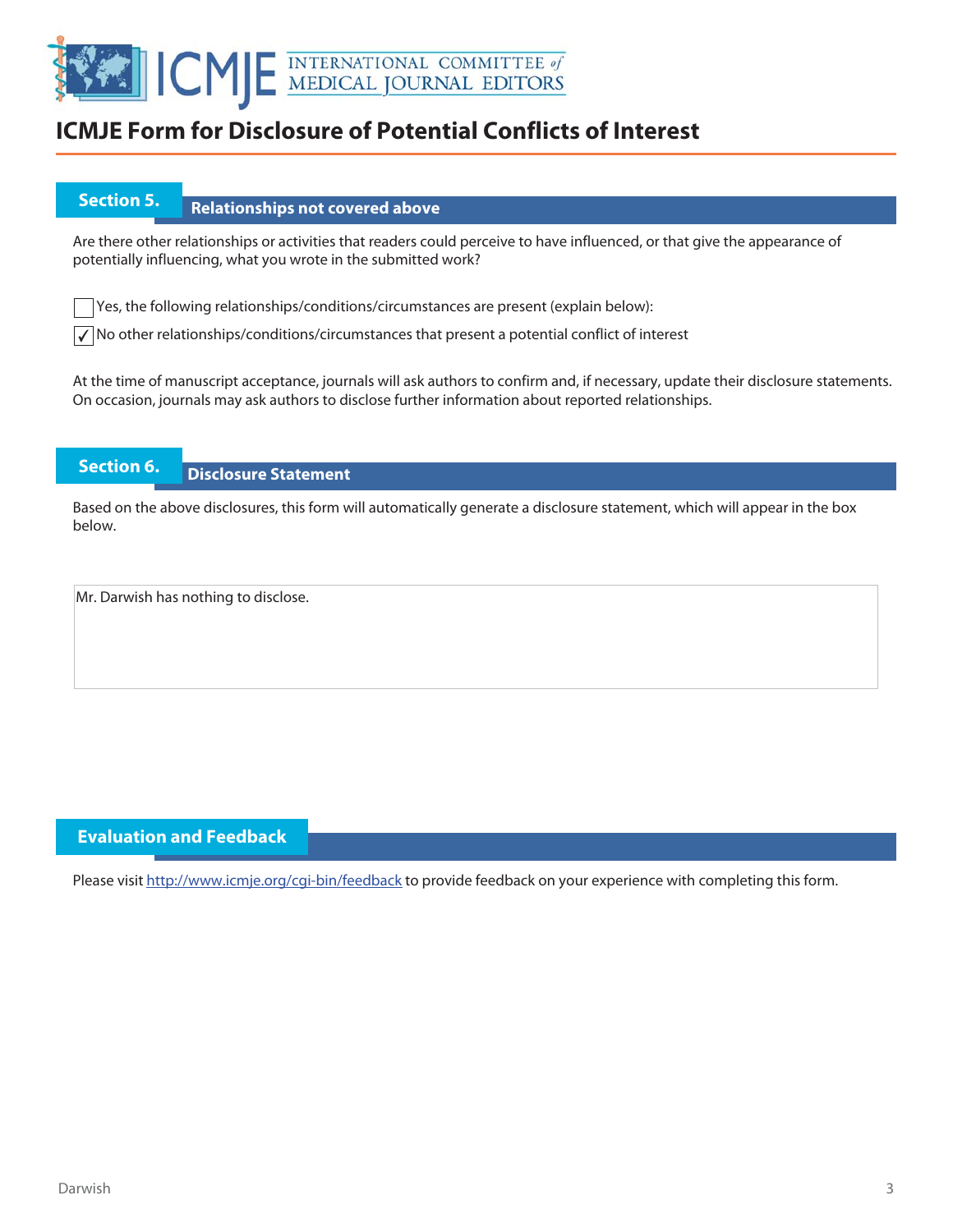

### **Instructions**

 

> **The purpose of this form is to provide readers of your manuscript with information about your other interests that could influence how they receive and understand your work. The form is designed to be completed electronically and stored electronically. It contains programming that allows appropriate data display. Each author should submit a separate form and is responsible for the accuracy and completeness of the submitted information. The form is in six parts.**

#### **Identifying information. 1.**

#### **The work under consideration for publication. 2.**

This section asks for information about the work that you have submitted for publication. The time frame for this reporting is that of the work itself, from the initial conception and planning to the present. The requested information is about resources that you received, either directly or indirectly (via your institution), to enable you to complete the work. Checking "No" means that you did the work without receiving any financial support from any third party -- that is, the work was supported by funds from the same institution that pays your salary and that institution did not receive third-party funds with which to pay you. If you or your institution received funds from a third party to support the work, such as a government granting agency, charitable foundation or commercial sponsor, check "Yes".

#### **Relevant financial activities outside the submitted work. 3.**

This section asks about your financial relationships with entities in the bio-medical arena that could be perceived to influence, or that give the appearance of potentially influencing, what you wrote in the submitted work. You should disclose interactions with ANY entity that could be considered broadly relevant to the work. For example, if your article is about testing an epidermal growth factor receptor (EGFR) antagonist in lung cancer, you should report all associations with entities pursuing diagnostic or therapeutic strategies in cancer in general, not just in the area of EGFR or lung cancer.

Report all sources of revenue paid (or promised to be paid) directly to you or your institution on your behalf over the 36 months prior to submission of the work. This should include all monies from sources with relevance to the submitted work, not just monies from the entity that sponsored the research. Please note that your interactions with the work's sponsor that are outside the submitted work should also be listed here. If there is any question, it is usually better to disclose a relationship than not to do so.

 For grants you have received for work outside the submitted work, you should disclose support ONLY from entities that could be perceived to be affected financially by the published work, such as drug companies, or foundations supported by entities that could be perceived to have a financial stake in the outcome. Public funding sources, such as government agencies, charitable foundations or academic institutions, need not be disclosed. For example, if a government agency sponsored a study in which you have been involved and drugs were provided by a pharmaceutical company, you need only list the pharmaceutical company.

#### **Intellectual Property. 4.**

This section asks about patents and copyrights, whether pending, issued, licensed and/or receiving royalties.

#### **Relationships not covered above. 5.**

Use this section to report other relationships or activities that readers could perceive to have influenced, or that give the appearance of potentially influencing, what you wrote in the submitted work.

### **Definitions.**

**Entity:** government agency, foundation, commercial sponsor, academic institution, etc.

**Grant:** A grant from an entity, generally [but not always] paid to your organization

**Personal Fees:** Monies paid to you for services rendered, generally honoraria, royalties, or fees for consulting , lectures, speakers bureaus, expert testimony, employment, or other affiliations

**Non-Financial Support:** Examples include drugs/equipment supplied by the entity, travel paid by the entity, writing assistance, administrative support, etc**.**

**Other:** Anything not covered under the previous three boxes **Pending:** The patent has been filed but not issued **Issued:** The patent has been issued by the agency **Licensed:** The patent has been licensed to an entity, whether earning royalties or not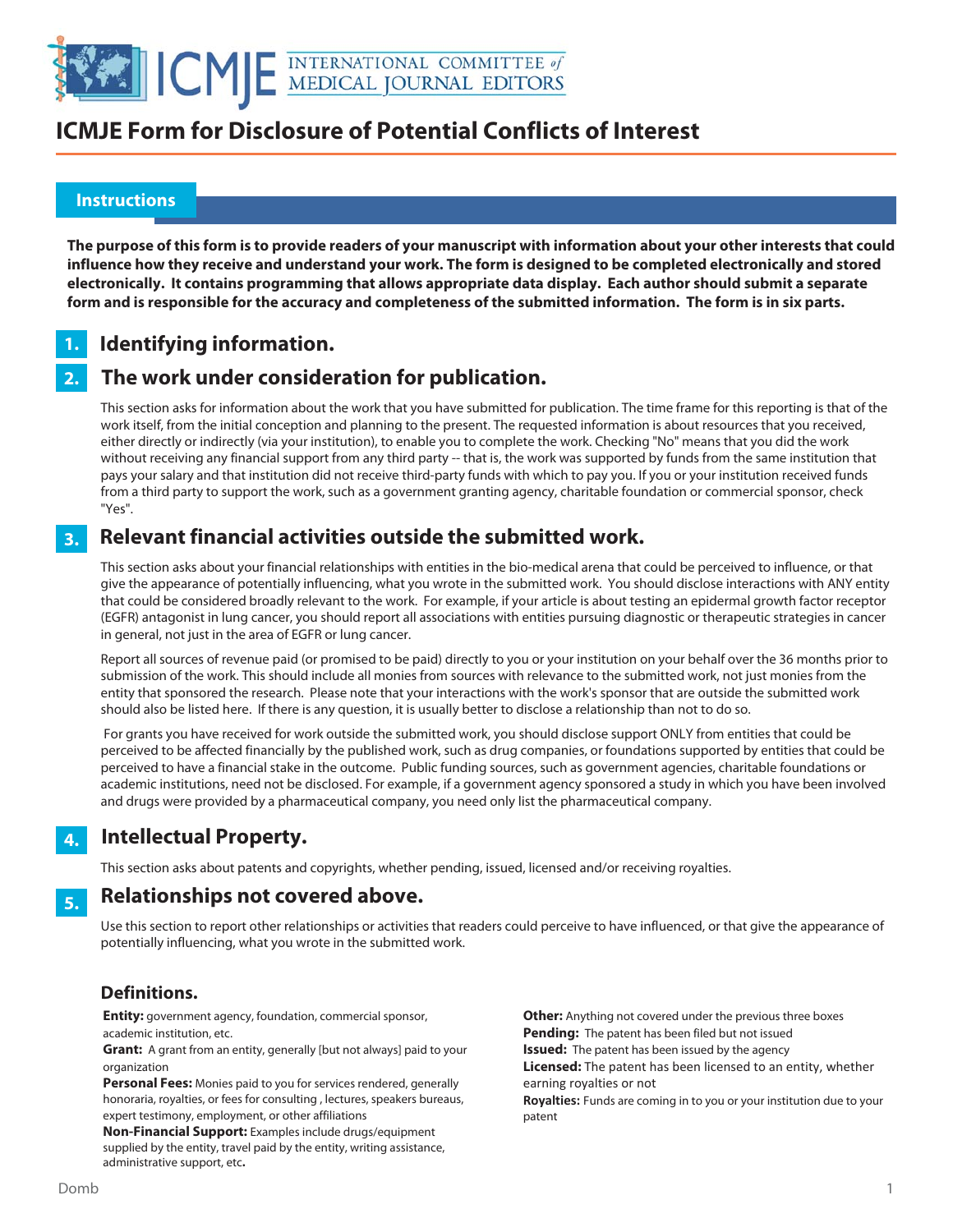

| <b>Section 1.</b>                      | <b>Identifying Information</b>       |                                |                         |  |
|----------------------------------------|--------------------------------------|--------------------------------|-------------------------|--|
| 1. Given Name (First Name)<br>Benjamin |                                      | 2. Surname (Last Name)<br>Domb | 3. Date<br>10-June-2015 |  |
|                                        | 4. Are you the corresponding author? | No<br>Yes                      |                         |  |

5. Manuscript Title

Outcomes Of Hip Arthroscopy In Patients With Tönnis Grade 2 Osteoarthritis With Minimum Two-Year Follow-up: Evaluation Using A Matched Pair Analysis With Tönnis Grade 0 And 1 Cohorts

6. Manuscript Identifying Number (if you know it)

# **The Work Under Consideration for Publication**

Did you or your institution **at any time** receive payment or services from a third party (government, commercial, private foundation, etc.) for any aspect of the submitted work (including but not limited to grants, data monitoring board, study design, manuscript preparation, statistical analysis, etc.)?

| Are there any relevant conflicts of interest? |  | <b>Yes</b> |  | $\sqrt{ }$ No |
|-----------------------------------------------|--|------------|--|---------------|
|-----------------------------------------------|--|------------|--|---------------|

# **Relevant financial activities outside the submitted work. Section 3. Relevant financial activities outset**

Place a check in the appropriate boxes in the table to indicate whether you have financial relationships (regardless of amount of compensation) with entities as described in the instructions. Use one line for each entity; add as many lines as you need by clicking the "Add +" box. You should report relationships that were **present during the 36 months prior to publication**.

Are there any relevant conflicts of interest?  $\sqrt{\ }$  Yes  $\Box$  No

If yes, please fill out the appropriate information below.

| <b>Name of Entity</b>     | Grant <sup>:</sup> | <b>Fees</b>  | Personal Non-Financial<br>Support <sup>5</sup> | $ $ Other?   | <b>Comments</b>                                  |  |
|---------------------------|--------------------|--------------|------------------------------------------------|--------------|--------------------------------------------------|--|
| Arthrex, INC              |                    | $\checkmark$ |                                                | $\checkmark$ | Research Support to AHI/Consulting/<br>Royalties |  |
| <b>MAKO Surgical Corp</b> |                    | $\checkmark$ |                                                | $\checkmark$ | Research Support to AHI/Consulting               |  |
| <b>Breg</b>               |                    |              |                                                | $\checkmark$ | Research Support to AHI                          |  |
| ATI                       |                    |              |                                                | $\checkmark$ | Research Support to AHI                          |  |
| Pacira                    |                    | $\checkmark$ |                                                | $\checkmark$ | Research Support to AHI/Consulting               |  |
| Stryker                   |                    | $\checkmark$ |                                                |              | Stock owned                                      |  |
| Orthomerica               |                    |              |                                                |              | Royalties                                        |  |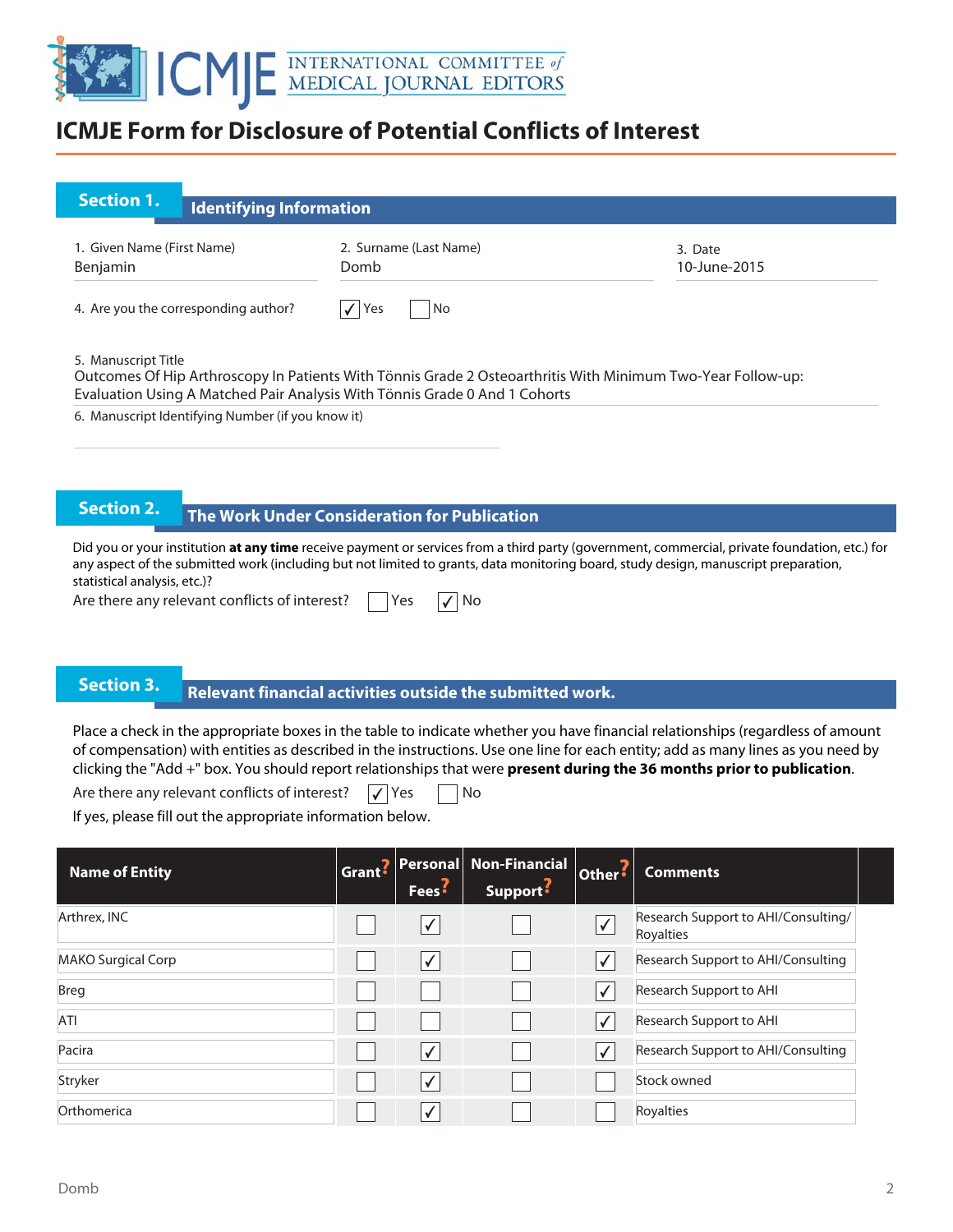

| <b>Name of Entity</b> | <b>Fees</b> | Grant? Personal Non-Financial Other?<br>Support <sup>:</sup> | Comments   |  |
|-----------------------|-------------|--------------------------------------------------------------|------------|--|
| DJO Global            |             |                                                              | Royalties  |  |
| Amplitude             |             |                                                              | Consulting |  |

# **Intellectual Property -- Patents & Copyrights**

Do you have any patents, whether planned, pending or issued, broadly relevant to the work?  $\Box$  Yes  $\Box$  No

## **Section 5.** Relationships not covered above

Are there other relationships or activities that readers could perceive to have influenced, or that give the appearance of potentially influencing, what you wrote in the submitted work?

 $\sqrt{\sqrt{2}}$  Yes, the following relationships/conditions/circumstances are present (explain below):

No other relationships/conditions/circumstances that present a potential conflict of interest

Dr. Domb is a boardmember for American Hip Institute, which funds research and is the institute where our studies are performed.

At the time of manuscript acceptance, journals will ask authors to confirm and, if necessary, update their disclosure statements. On occasion, journals may ask authors to disclose further information about reported relationships.

### **Section 6. Disclosure Statement**

Based on the above disclosures, this form will automatically generate a disclosure statement, which will appear in the box below.

Dr. Domb reports personal fees and other from Arthrex, INC, personal fees and other from MAKO Surgical Corp, other from Breg, other from ATI, personal fees and other from Pacira, personal fees from Stryker, personal fees from Orthomerica, personal fees from DJO Global, personal fees from Amplitude, outside the submitted work; and Dr. Domb is a boardmember for American Hip Institute, which funds research and is the institute where our studies are performed..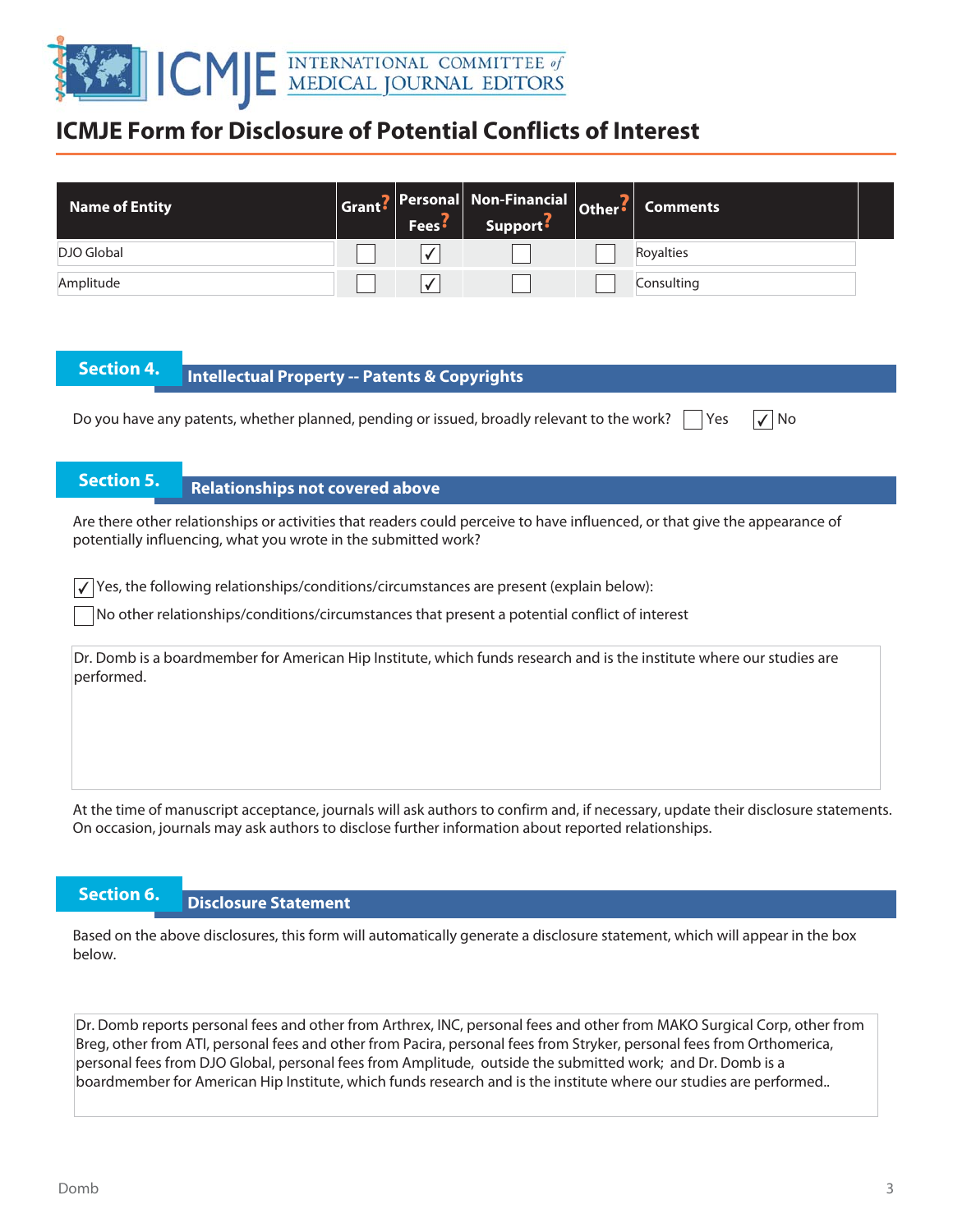

**Evaluation and Feedback**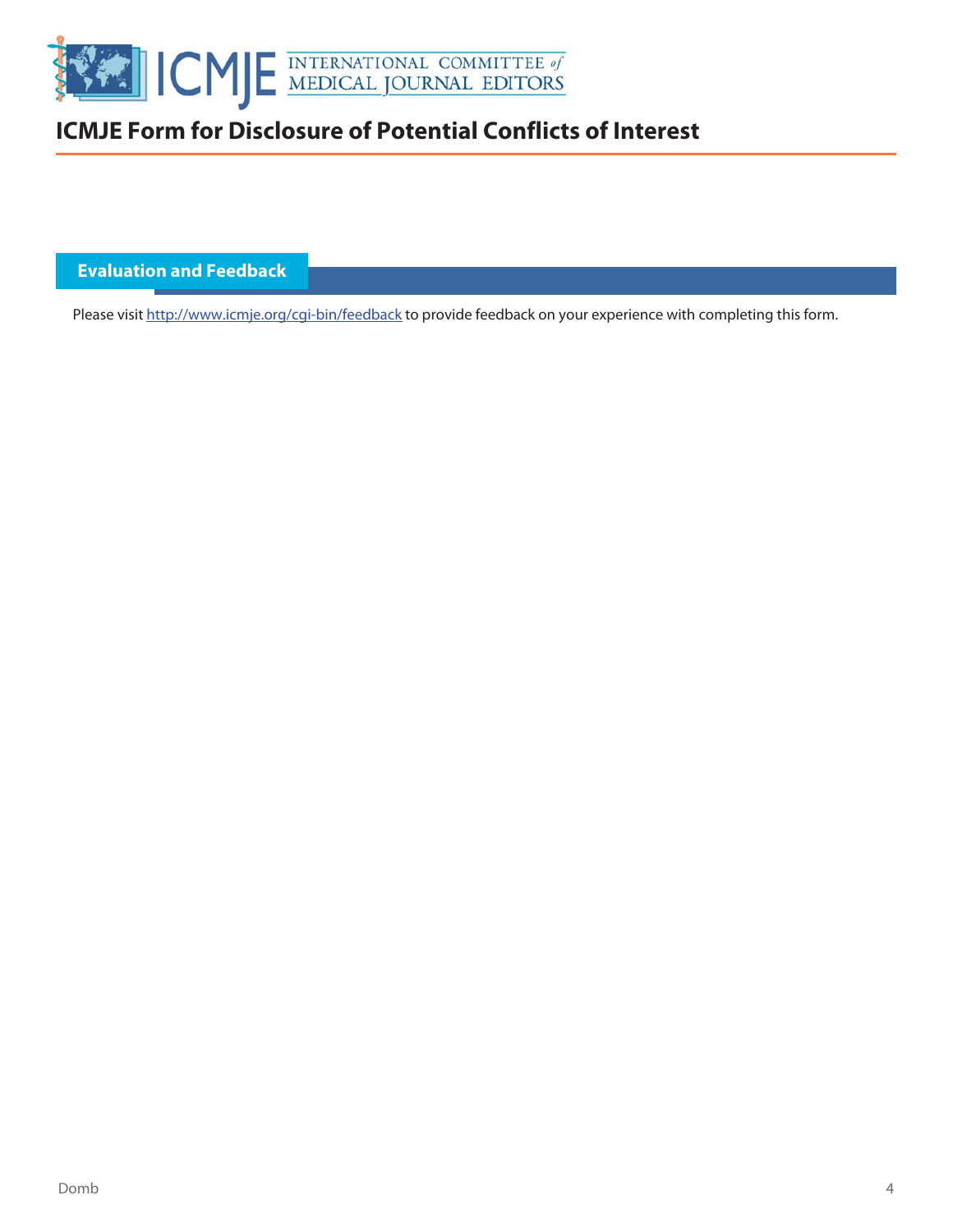

### **Instructions**

 

> **The purpose of this form is to provide readers of your manuscript with information about your other interests that could influence how they receive and understand your work. The form is designed to be completed electronically and stored electronically. It contains programming that allows appropriate data display. Each author should submit a separate form and is responsible for the accuracy and completeness of the submitted information. The form is in six parts.**

#### **Identifying information. 1.**

#### **The work under consideration for publication. 2.**

This section asks for information about the work that you have submitted for publication. The time frame for this reporting is that of the work itself, from the initial conception and planning to the present. The requested information is about resources that you received, either directly or indirectly (via your institution), to enable you to complete the work. Checking "No" means that you did the work without receiving any financial support from any third party -- that is, the work was supported by funds from the same institution that pays your salary and that institution did not receive third-party funds with which to pay you. If you or your institution received funds from a third party to support the work, such as a government granting agency, charitable foundation or commercial sponsor, check "Yes".

#### **Relevant financial activities outside the submitted work. 3.**

This section asks about your financial relationships with entities in the bio-medical arena that could be perceived to influence, or that give the appearance of potentially influencing, what you wrote in the submitted work. You should disclose interactions with ANY entity that could be considered broadly relevant to the work. For example, if your article is about testing an epidermal growth factor receptor (EGFR) antagonist in lung cancer, you should report all associations with entities pursuing diagnostic or therapeutic strategies in cancer in general, not just in the area of EGFR or lung cancer.

Report all sources of revenue paid (or promised to be paid) directly to you or your institution on your behalf over the 36 months prior to submission of the work. This should include all monies from sources with relevance to the submitted work, not just monies from the entity that sponsored the research. Please note that your interactions with the work's sponsor that are outside the submitted work should also be listed here. If there is any question, it is usually better to disclose a relationship than not to do so.

 For grants you have received for work outside the submitted work, you should disclose support ONLY from entities that could be perceived to be affected financially by the published work, such as drug companies, or foundations supported by entities that could be perceived to have a financial stake in the outcome. Public funding sources, such as government agencies, charitable foundations or academic institutions, need not be disclosed. For example, if a government agency sponsored a study in which you have been involved and drugs were provided by a pharmaceutical company, you need only list the pharmaceutical company.

#### **Intellectual Property. 4.**

This section asks about patents and copyrights, whether pending, issued, licensed and/or receiving royalties.

#### **Relationships not covered above. 5.**

Use this section to report other relationships or activities that readers could perceive to have influenced, or that give the appearance of potentially influencing, what you wrote in the submitted work.

### **Definitions.**

**Entity:** government agency, foundation, commercial sponsor, academic institution, etc.

**Grant:** A grant from an entity, generally [but not always] paid to your organization

**Personal Fees:** Monies paid to you for services rendered, generally honoraria, royalties, or fees for consulting , lectures, speakers bureaus, expert testimony, employment, or other affiliations

**Non-Financial Support:** Examples include drugs/equipment supplied by the entity, travel paid by the entity, writing assistance, administrative support, etc**.**

**Other:** Anything not covered under the previous three boxes **Pending:** The patent has been filed but not issued **Issued:** The patent has been issued by the agency **Licensed:** The patent has been licensed to an entity, whether earning royalties or not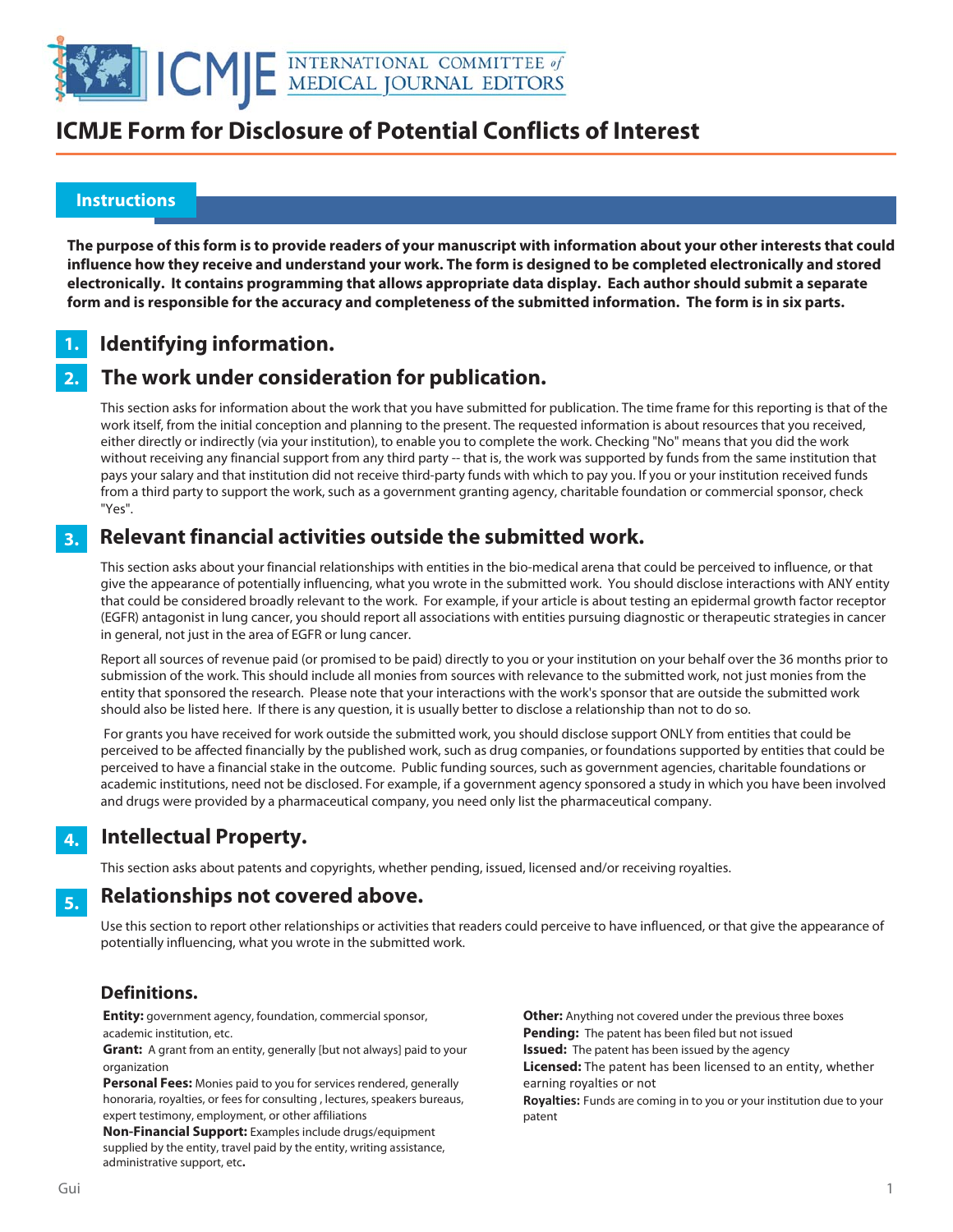

|                                                                                                   |                                      |     |              |                                                                                                             | 10-June-2015 |
|---------------------------------------------------------------------------------------------------|--------------------------------------|-----|--------------|-------------------------------------------------------------------------------------------------------------|--------------|
|                                                                                                   | 4. Are you the corresponding author? | Yes | $\sqrt{ NQ}$ | Corresponding Author's Name<br>Benjamin G. Domb                                                             |              |
| 5. Manuscript Title<br>Evaluation Using A Matched Pair Analysis With Tönnis Grade 0 And 1 Cohorts |                                      |     |              | Outcomes Of Hip Arthroscopy In Patients With Tönnis Grade 2 Osteoarthritis With Minimum Two-Year Follow-up: |              |
| 6. Manuscript Identifying Number (if you know it)                                                 |                                      |     |              |                                                                                                             |              |

Did you or your institution **at any time** receive payment or services from a third party (government, commercial, private foundation, etc.) for any aspect of the submitted work (including but not limited to grants, data monitoring board, study design, manuscript preparation, statistical analysis, etc.)?

| Are there any relevant conflicts of interest? |  | <b>Yes</b> |  | $\sqrt{ }$ No |
|-----------------------------------------------|--|------------|--|---------------|
|-----------------------------------------------|--|------------|--|---------------|

# **Relevant financial activities outside the submitted work. Section 3. Relevant financial activities outset**

Place a check in the appropriate boxes in the table to indicate whether you have financial relationships (regardless of amount of compensation) with entities as described in the instructions. Use one line for each entity; add as many lines as you need by clicking the "Add +" box. You should report relationships that were **present during the 36 months prior to publication**.

Are there any relevant conflicts of interest?  $\Box$  Yes  $\Box$  No

# **Intellectual Property -- Patents & Copyrights**

|  |  | Do you have any patents, whether planned, pending or issued, broadly relevant to the work? $\Box$ Yes $\Box$ No |
|--|--|-----------------------------------------------------------------------------------------------------------------|
|--|--|-----------------------------------------------------------------------------------------------------------------|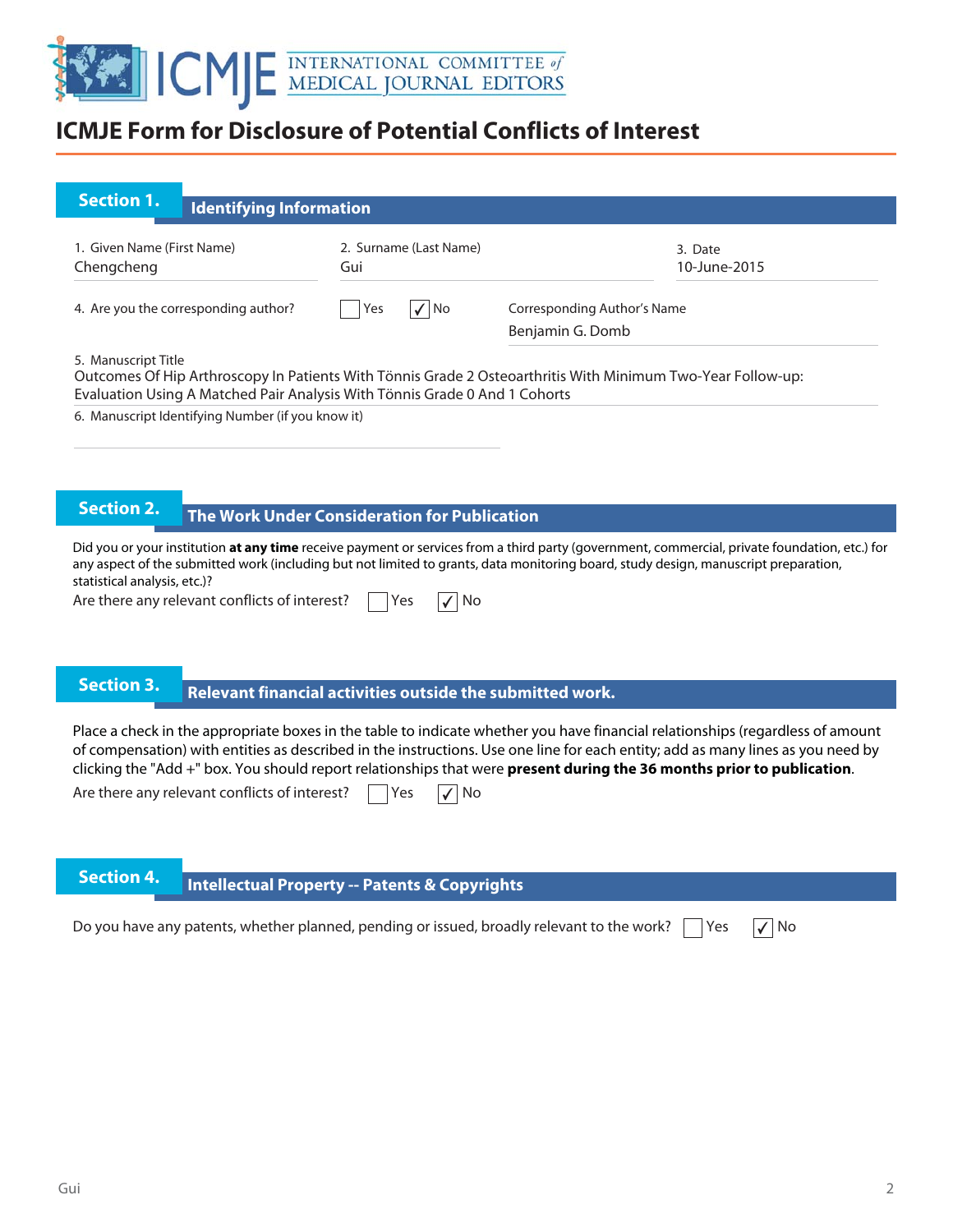

### **Section 5.** Relationships not covered above

Are there other relationships or activities that readers could perceive to have influenced, or that give the appearance of potentially influencing, what you wrote in the submitted work?

Yes, the following relationships/conditions/circumstances are present (explain below):

 $\sqrt{\ }$  No other relationships/conditions/circumstances that present a potential conflict of interest

At the time of manuscript acceptance, journals will ask authors to confirm and, if necessary, update their disclosure statements. On occasion, journals may ask authors to disclose further information about reported relationships.

### **Section 6. Disclosure Statement**

Based on the above disclosures, this form will automatically generate a disclosure statement, which will appear in the box below.

Mr. Gui has nothing to disclose.

### **Evaluation and Feedback**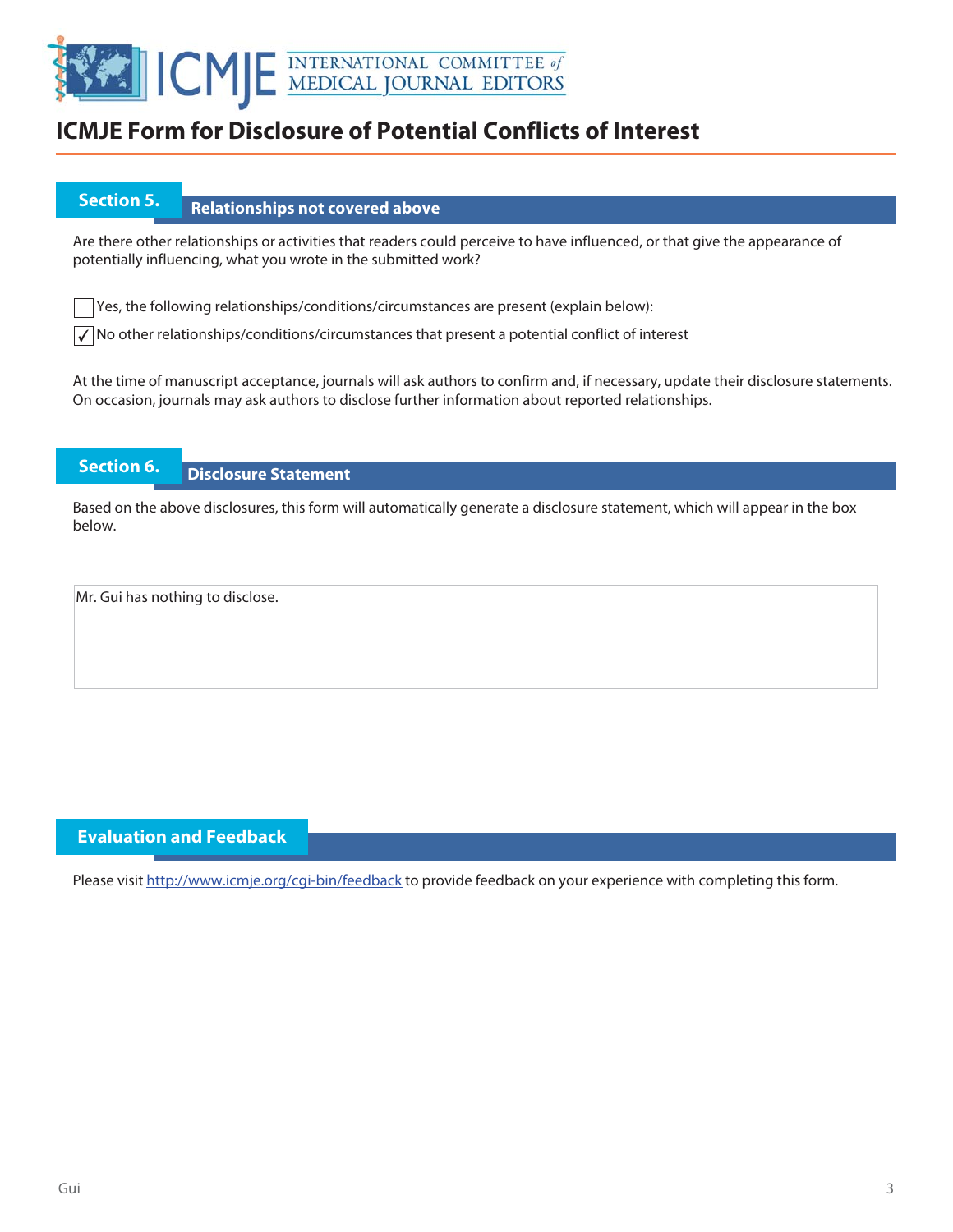

### **Instructions**

 

> **The purpose of this form is to provide readers of your manuscript with information about your other interests that could influence how they receive and understand your work. The form is designed to be completed electronically and stored electronically. It contains programming that allows appropriate data display. Each author should submit a separate form and is responsible for the accuracy and completeness of the submitted information. The form is in six parts.**

#### **Identifying information. 1.**

#### **The work under consideration for publication. 2.**

This section asks for information about the work that you have submitted for publication. The time frame for this reporting is that of the work itself, from the initial conception and planning to the present. The requested information is about resources that you received, either directly or indirectly (via your institution), to enable you to complete the work. Checking "No" means that you did the work without receiving any financial support from any third party -- that is, the work was supported by funds from the same institution that pays your salary and that institution did not receive third-party funds with which to pay you. If you or your institution received funds from a third party to support the work, such as a government granting agency, charitable foundation or commercial sponsor, check "Yes".

#### **Relevant financial activities outside the submitted work. 3.**

This section asks about your financial relationships with entities in the bio-medical arena that could be perceived to influence, or that give the appearance of potentially influencing, what you wrote in the submitted work. You should disclose interactions with ANY entity that could be considered broadly relevant to the work. For example, if your article is about testing an epidermal growth factor receptor (EGFR) antagonist in lung cancer, you should report all associations with entities pursuing diagnostic or therapeutic strategies in cancer in general, not just in the area of EGFR or lung cancer.

Report all sources of revenue paid (or promised to be paid) directly to you or your institution on your behalf over the 36 months prior to submission of the work. This should include all monies from sources with relevance to the submitted work, not just monies from the entity that sponsored the research. Please note that your interactions with the work's sponsor that are outside the submitted work should also be listed here. If there is any question, it is usually better to disclose a relationship than not to do so.

 For grants you have received for work outside the submitted work, you should disclose support ONLY from entities that could be perceived to be affected financially by the published work, such as drug companies, or foundations supported by entities that could be perceived to have a financial stake in the outcome. Public funding sources, such as government agencies, charitable foundations or academic institutions, need not be disclosed. For example, if a government agency sponsored a study in which you have been involved and drugs were provided by a pharmaceutical company, you need only list the pharmaceutical company.

#### **Intellectual Property. 4.**

This section asks about patents and copyrights, whether pending, issued, licensed and/or receiving royalties.

#### **Relationships not covered above. 5.**

Use this section to report other relationships or activities that readers could perceive to have influenced, or that give the appearance of potentially influencing, what you wrote in the submitted work.

### **Definitions.**

**Entity:** government agency, foundation, commercial sponsor, academic institution, etc.

**Grant:** A grant from an entity, generally [but not always] paid to your organization

**Personal Fees:** Monies paid to you for services rendered, generally honoraria, royalties, or fees for consulting , lectures, speakers bureaus, expert testimony, employment, or other affiliations

**Non-Financial Support:** Examples include drugs/equipment supplied by the entity, travel paid by the entity, writing assistance, administrative support, etc**.**

**Other:** Anything not covered under the previous three boxes **Pending:** The patent has been filed but not issued **Issued:** The patent has been issued by the agency **Licensed:** The patent has been licensed to an entity, whether earning royalties or not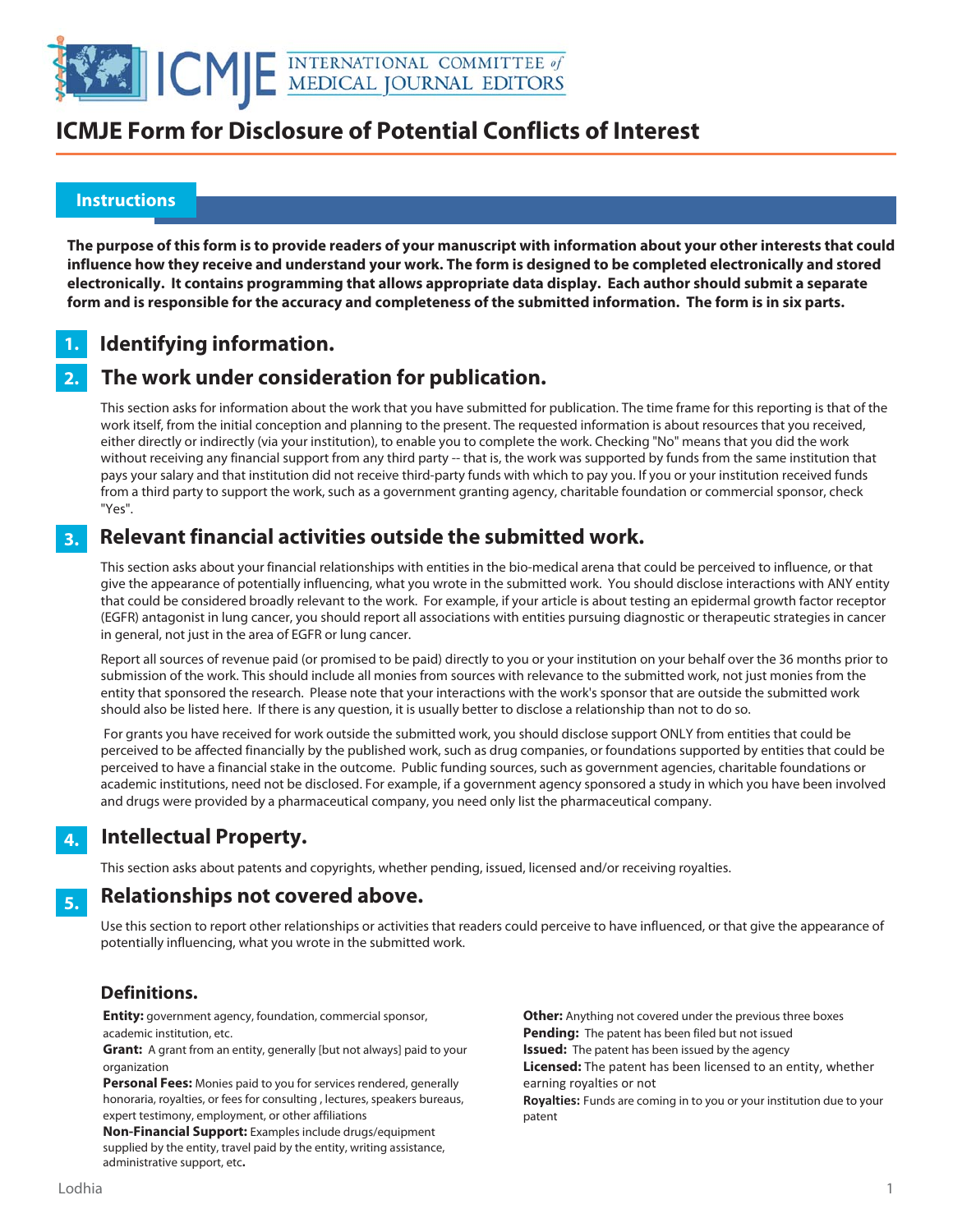

| <b>Section 1.</b><br><b>Identifying Information</b>                                               |                                  |                                                                                                             |
|---------------------------------------------------------------------------------------------------|----------------------------------|-------------------------------------------------------------------------------------------------------------|
| 1. Given Name (First Name)<br>Parth                                                               | 2. Surname (Last Name)<br>Lodhia | 3. Date<br>10-June-2015                                                                                     |
| 4. Are you the corresponding author?                                                              | $\sqrt{ NQ}$<br>Yes              | Corresponding Author's Name<br>Benjamin G. Domb                                                             |
| 5. Manuscript Title<br>Evaluation Using A Matched Pair Analysis With Tönnis Grade 0 And 1 Cohorts |                                  | Outcomes Of Hip Arthroscopy In Patients With Tönnis Grade 2 Osteoarthritis With Minimum Two-Year Follow-up: |

### **The Work Under Consideration for Publication**

Did you or your institution **at any time** receive payment or services from a third party (government, commercial, private foundation, etc.) for any aspect of the submitted work (including but not limited to grants, data monitoring board, study design, manuscript preparation, statistical analysis, etc.)?

| Are there any relevant conflicts of interest? |  | <b>Yes</b> |  | $\sqrt{ }$ No |
|-----------------------------------------------|--|------------|--|---------------|
|-----------------------------------------------|--|------------|--|---------------|

# **Relevant financial activities outside the submitted work. Section 3. Relevant financial activities outset**

Place a check in the appropriate boxes in the table to indicate whether you have financial relationships (regardless of amount of compensation) with entities as described in the instructions. Use one line for each entity; add as many lines as you need by clicking the "Add +" box. You should report relationships that were **present during the 36 months prior to publication**.

Are there any relevant conflicts of interest?  $\Box$  Yes  $\Box$  No

# **Intellectual Property -- Patents & Copyrights**

Do you have any patents, whether planned, pending or issued, broadly relevant to the work?  $\vert \ \vert$  Yes  $\vert \sqrt{\vert N}$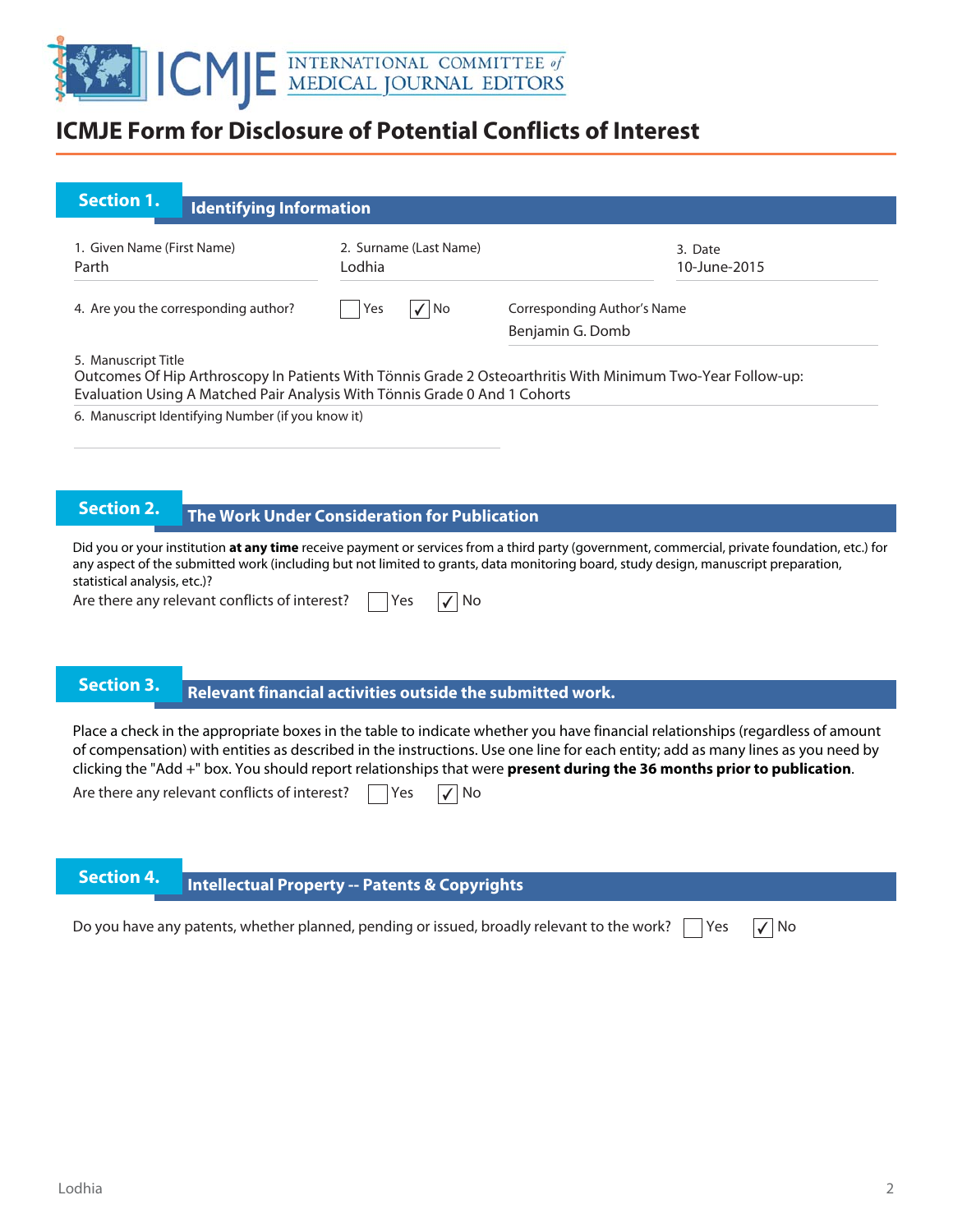

### **Section 5.** Relationships not covered above

Are there other relationships or activities that readers could perceive to have influenced, or that give the appearance of potentially influencing, what you wrote in the submitted work?

Yes, the following relationships/conditions/circumstances are present (explain below):

 $\sqrt{\ }$  No other relationships/conditions/circumstances that present a potential conflict of interest

At the time of manuscript acceptance, journals will ask authors to confirm and, if necessary, update their disclosure statements. On occasion, journals may ask authors to disclose further information about reported relationships.

### **Section 6. Disclosure Statement**

Based on the above disclosures, this form will automatically generate a disclosure statement, which will appear in the box below.

Dr. Lodhia has nothing to disclose.

### **Evaluation and Feedback**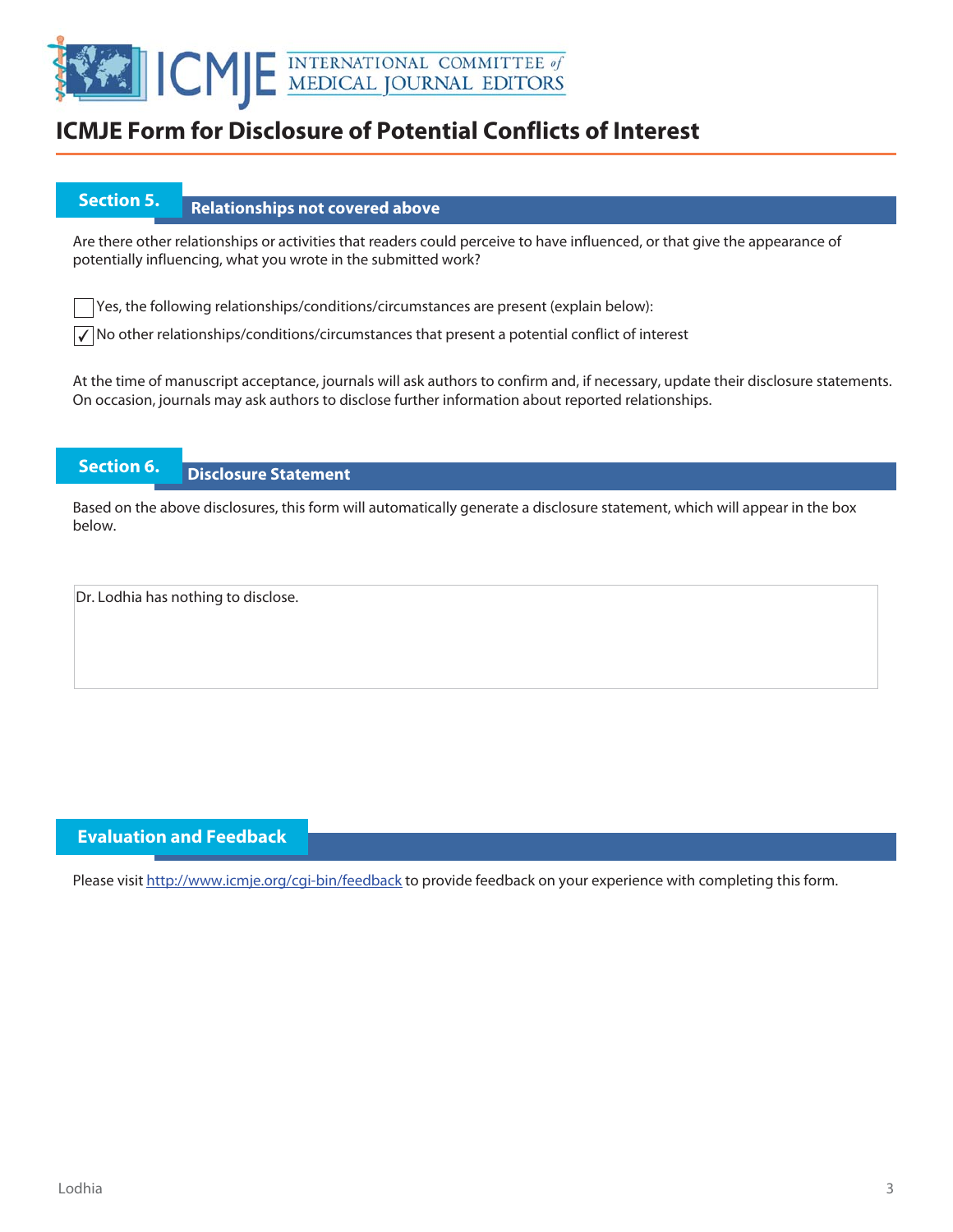

### **Instructions**

 

> **The purpose of this form is to provide readers of your manuscript with information about your other interests that could influence how they receive and understand your work. The form is designed to be completed electronically and stored electronically. It contains programming that allows appropriate data display. Each author should submit a separate form and is responsible for the accuracy and completeness of the submitted information. The form is in six parts.**

#### **Identifying information. 1.**

#### **The work under consideration for publication. 2.**

This section asks for information about the work that you have submitted for publication. The time frame for this reporting is that of the work itself, from the initial conception and planning to the present. The requested information is about resources that you received, either directly or indirectly (via your institution), to enable you to complete the work. Checking "No" means that you did the work without receiving any financial support from any third party -- that is, the work was supported by funds from the same institution that pays your salary and that institution did not receive third-party funds with which to pay you. If you or your institution received funds from a third party to support the work, such as a government granting agency, charitable foundation or commercial sponsor, check "Yes".

#### **Relevant financial activities outside the submitted work. 3.**

This section asks about your financial relationships with entities in the bio-medical arena that could be perceived to influence, or that give the appearance of potentially influencing, what you wrote in the submitted work. You should disclose interactions with ANY entity that could be considered broadly relevant to the work. For example, if your article is about testing an epidermal growth factor receptor (EGFR) antagonist in lung cancer, you should report all associations with entities pursuing diagnostic or therapeutic strategies in cancer in general, not just in the area of EGFR or lung cancer.

Report all sources of revenue paid (or promised to be paid) directly to you or your institution on your behalf over the 36 months prior to submission of the work. This should include all monies from sources with relevance to the submitted work, not just monies from the entity that sponsored the research. Please note that your interactions with the work's sponsor that are outside the submitted work should also be listed here. If there is any question, it is usually better to disclose a relationship than not to do so.

 For grants you have received for work outside the submitted work, you should disclose support ONLY from entities that could be perceived to be affected financially by the published work, such as drug companies, or foundations supported by entities that could be perceived to have a financial stake in the outcome. Public funding sources, such as government agencies, charitable foundations or academic institutions, need not be disclosed. For example, if a government agency sponsored a study in which you have been involved and drugs were provided by a pharmaceutical company, you need only list the pharmaceutical company.

#### **Intellectual Property. 4.**

This section asks about patents and copyrights, whether pending, issued, licensed and/or receiving royalties.

#### **Relationships not covered above. 5.**

Use this section to report other relationships or activities that readers could perceive to have influenced, or that give the appearance of potentially influencing, what you wrote in the submitted work.

### **Definitions.**

**Entity:** government agency, foundation, commercial sponsor, academic institution, etc.

**Grant:** A grant from an entity, generally [but not always] paid to your organization

**Personal Fees:** Monies paid to you for services rendered, generally honoraria, royalties, or fees for consulting , lectures, speakers bureaus, expert testimony, employment, or other affiliations

**Non-Financial Support:** Examples include drugs/equipment supplied by the entity, travel paid by the entity, writing assistance, administrative support, etc**.**

**Other:** Anything not covered under the previous three boxes **Pending:** The patent has been filed but not issued **Issued:** The patent has been issued by the agency **Licensed:** The patent has been licensed to an entity, whether earning royalties or not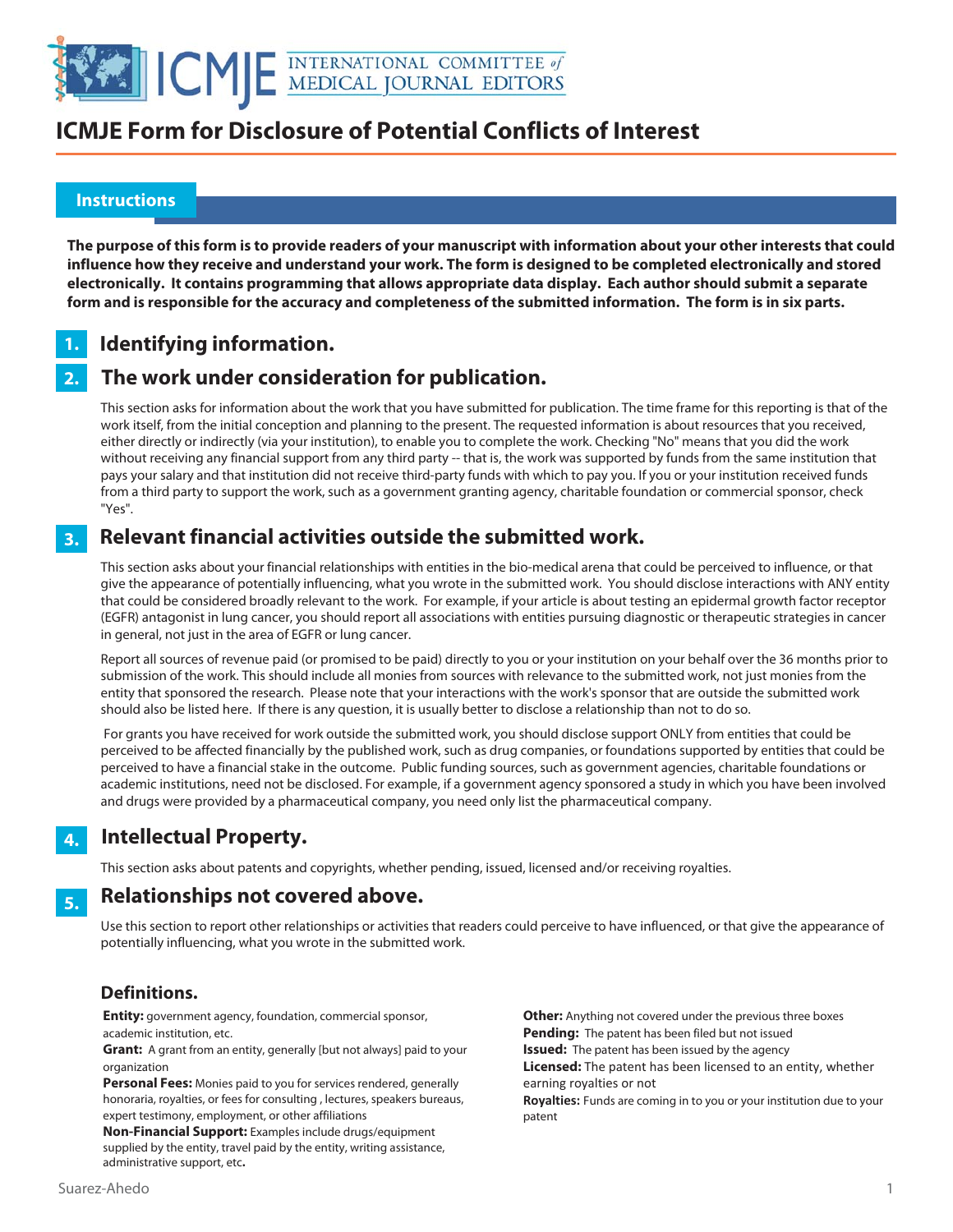

| <b>Section 1.</b>                    | <b>Identifying Information</b>                    |                                                                            |                                                                                                             |
|--------------------------------------|---------------------------------------------------|----------------------------------------------------------------------------|-------------------------------------------------------------------------------------------------------------|
| 1. Given Name (First Name)<br>Carlos |                                                   | 2. Surname (Last Name)<br>Suarez-Ahedo                                     | 3. Date<br>10-June-2015                                                                                     |
|                                      | 4. Are you the corresponding author?              | Yes<br>$\sqrt{ N_{0}}$                                                     | Corresponding Author's Name<br>Benjamin Domb                                                                |
| 5. Manuscript Title                  |                                                   | Evaluation Using A Matched Pair Analysis With Tönnis Grade 0 And 1 Cohorts | Outcomes Of Hip Arthroscopy In Patients With Tönnis Grade 2 Osteoarthritis With Minimum Two-Year Follow-up: |
|                                      | 6. Manuscript Identifying Number (if you know it) |                                                                            |                                                                                                             |

### **The Work Under Consideration for Publication**

Did you or your institution **at any time** receive payment or services from a third party (government, commercial, private foundation, etc.) for any aspect of the submitted work (including but not limited to grants, data monitoring board, study design, manuscript preparation, statistical analysis, etc.)?

| Are there any relevant conflicts of interest? |  | <b>Yes</b> |  | $\sqrt{ }$ No |
|-----------------------------------------------|--|------------|--|---------------|
|-----------------------------------------------|--|------------|--|---------------|

# **Relevant financial activities outside the submitted work. Section 3. Relevant financial activities outset**

Place a check in the appropriate boxes in the table to indicate whether you have financial relationships (regardless of amount of compensation) with entities as described in the instructions. Use one line for each entity; add as many lines as you need by clicking the "Add +" box. You should report relationships that were **present during the 36 months prior to publication**.

| Are there any relevant conflicts of interest? | <b>Yes</b> |  | $\sqrt{N}$ |
|-----------------------------------------------|------------|--|------------|
|-----------------------------------------------|------------|--|------------|

# **Intellectual Property -- Patents & Copyrights**

Do you have any patents, whether planned, pending or issued, broadly relevant to the work?  $\vert \ \vert$  Yes  $\vert \sqrt{\vert N}$